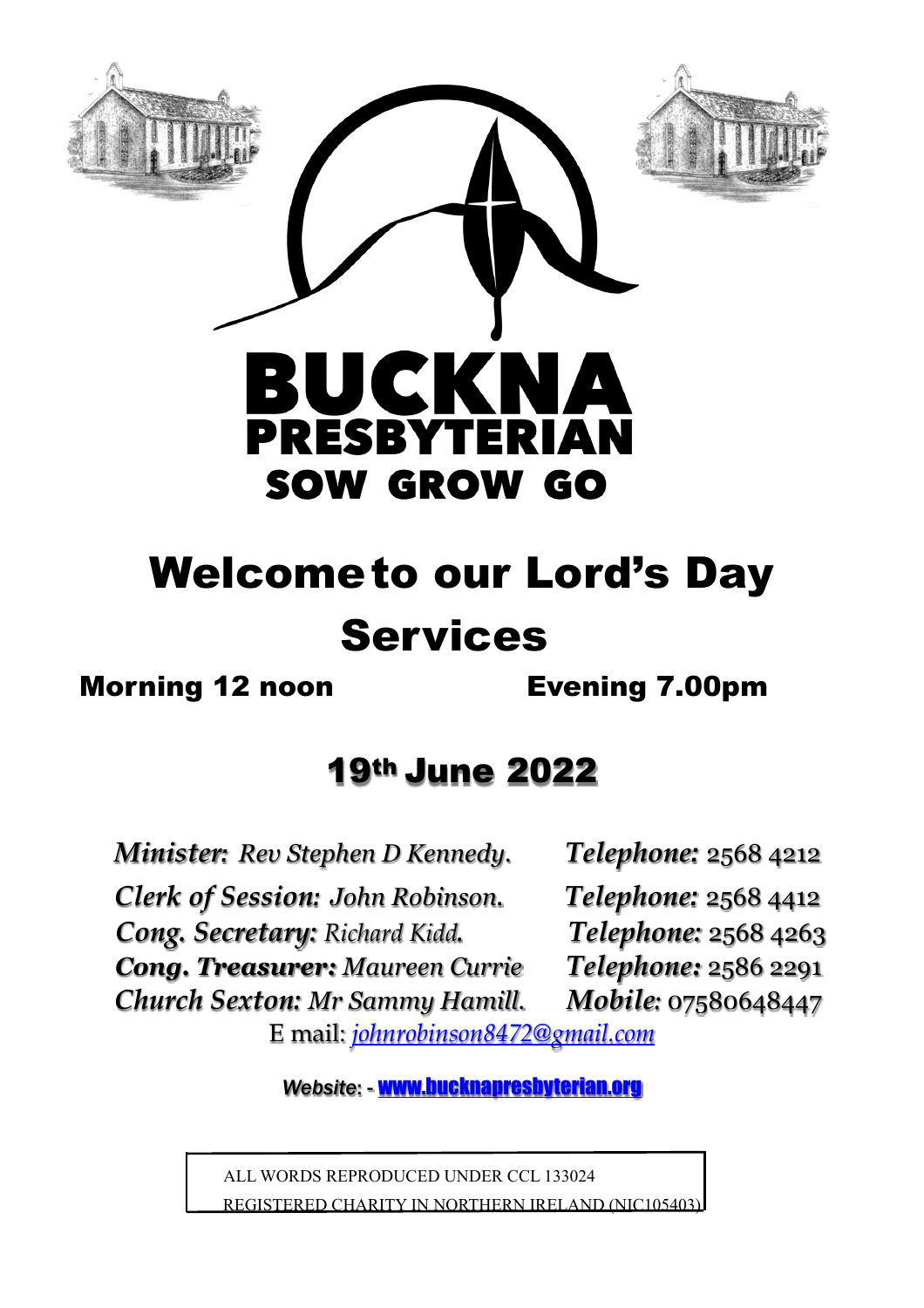## *Announcements* **Today**

 \* *Members of the Congregational Committee are asked to wait behind following the service to organise road duty for HBC.*

 *Copies of the latest edition of the Wider World magazine will be available from Helen Bell after the service.*

- 6.40 pm. Engine room prayer time in mobile 1.
- 7.00 pm. Evening worship. Preacher, Rev Stephen Kennedy.
- 3.30 pm. Aughafatten LOL1184 Annual Orange Service. Those walking with the parade are asked to gather at Hamill's Yard for 2.45 pm. Preacher: Rev. Stephen Kennedy

### **Monday**

#### **Tuesday**

 7.30 pm. There will be an HBC team meeting in the church hall from 7.30pm. This will be to complete decoration.

#### **Wednesday**

#### **Thursday**

 7.30 pm. There will be an HBC team meeting in the church hall from 7.30pm. This will be to practice music and organise the Carnival Night.

#### **Friday**

#### **Saturday**

#### **Sunday**

12 Noon. Morning Worship Preacher, Rev Stephen Kennedy.

- 6.40 pm. Engine Room prayer time in mobile 1.
- 7.00 pm. Evening Worship. Preacher: Rev. John Brogan. This will be the final SNAC night of the season.Tea and coffee will also be served after the evening service.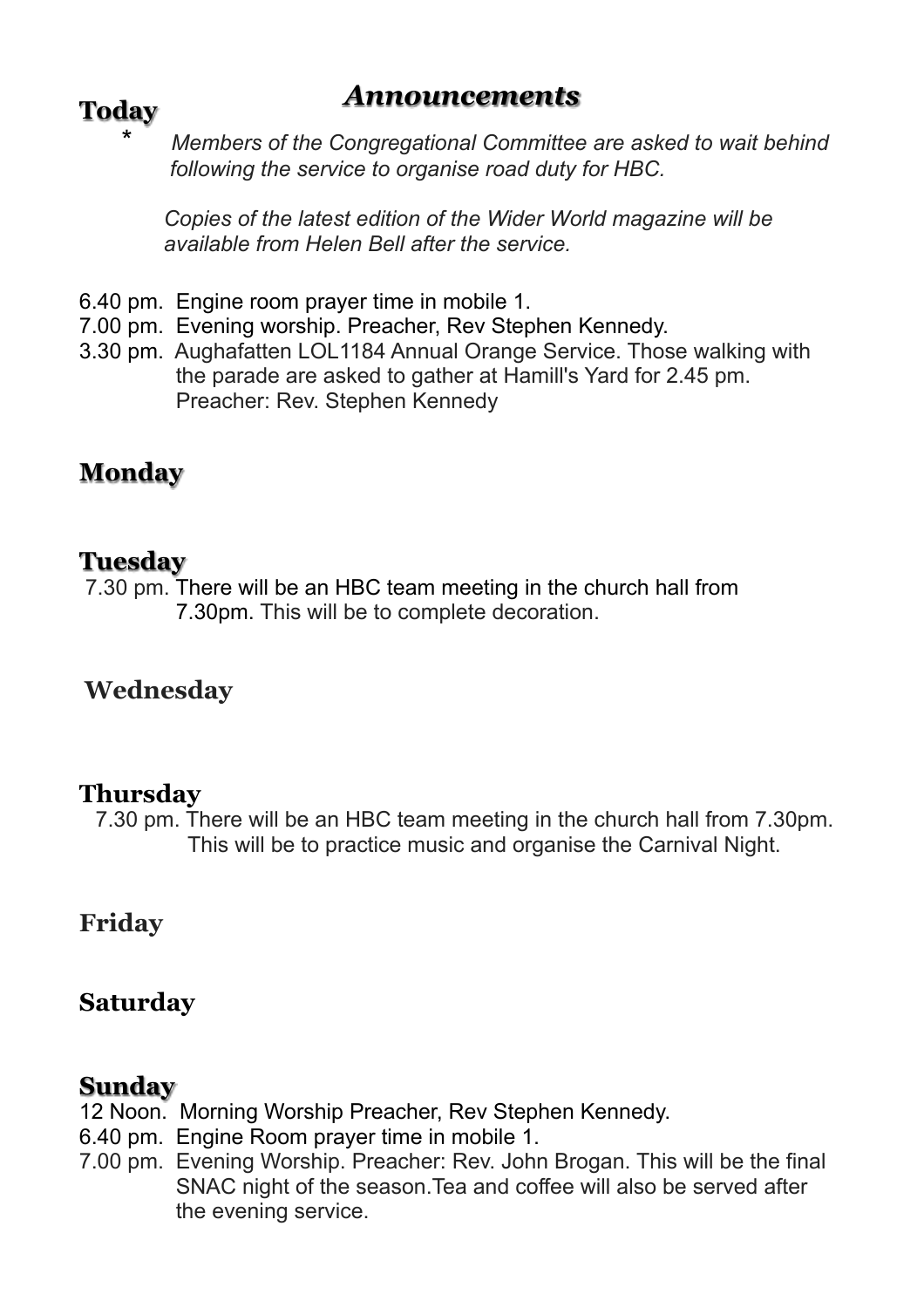**BUILDING FUND OFFERING** for June will be due next Sunday 26<sup>th</sup> June.

*HOLIDAY BIBLE CLUB* will be running this year between Monday 27th June and Friday 1st July for children going into P1 in September up to children finishing P7. More leaders are required for HBC to run safely and successfully. Those willing to help are asked to fill out the online form which has been posted in the church WhatsApp group. Prayer points for the week are included on a separate sheet inside the announcement sheet.

*HBC CARNIVAL NIGHT.* On the Friday night of HBC week we are holding a Carnival Night. There will be stalls, fun and food for the boys and girls. There will be a reduced HBC programme on the Friday evening, the Carnival Night will start around 8pm. The event is open to everyone within the church family.

*GENERAL ASSEMBLY.* This incoming week our denomination's General Assembly will meet in Belfast. Opening night is on Wednesday with business being discussed between Thursday and Saturday. Please pray for our denomination and also our incoming Moderator, Rev. John Kirkpatrick.

*SUMMER SERVICES.* Our service times in July and August will change to 11.30am and 6.30pm. Sunday 3rd July will be the first Sunday of this change.

*ANNOUNCEMENT SHEET.* There will be no announcement sheet during July and August. Announcements will also not be published on the church website during the summer months. Any announcements in July and August should be sent to Stephen by 4pm on Friday of any given week.

*NOTE:* All announcements for the announcement sheet no later than **4.00 pm** on Fridays please. Your cooperation will be much appreciated.

Lets Pray - Prayer Point.

**Stephen & Angelina Cowan (global mission workers , Kenya) :- Give** thanks for all that has been achieved by the Samburu Awareness and Action Programme over the years and pray for the leadership team that they will be aware of God's leading. Give thanks for local people who are willing to consider and implement new ideas.

*Verse for today – Daniel 7: 13, 14.*

*I saw in the night visions, and behold, with the clouds of heaven there came one like a son of man, and he came to the Ancient of Days and was presented before him. And to him was given dominion and glory and a kingdom, that all peoples, nations, and languages should serve him; his dominion is an everlasting dominion, which shall not pass away, and his kingdom one that shall not be destroyed.*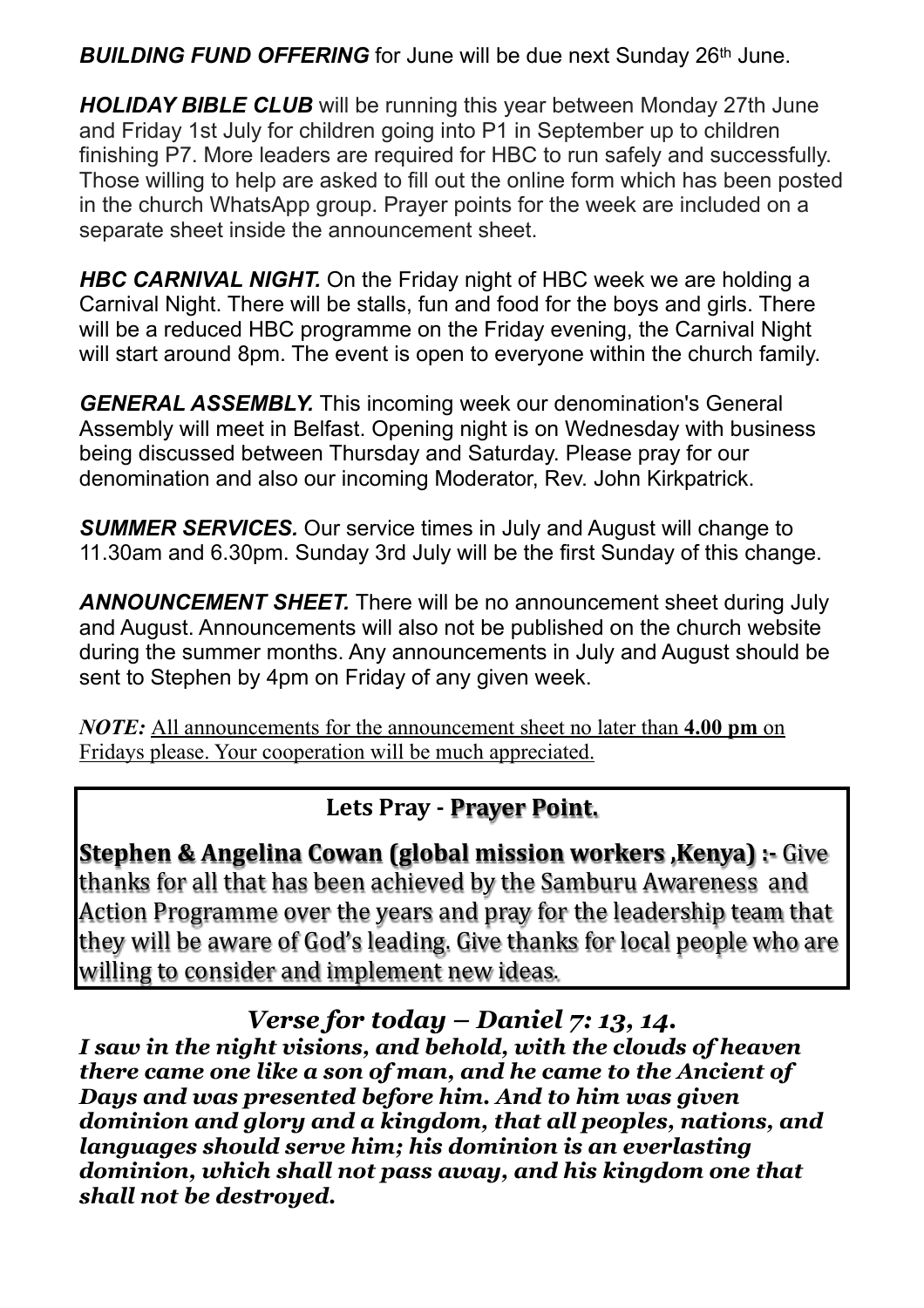#### **DUTIES – JUNE 2022**

#### **Door Duty**

| <b>Session Room Aisle</b> | <b>B</b> 'Shane End Aisle | <b>Centre Aisle</b>  |
|---------------------------|---------------------------|----------------------|
| <b>George Hamilton</b>    | <b>Billy Smyth</b>        | <b>David Bradley</b> |
| <b>David Mills</b>        | <b>Dan Alexander</b>      | <b>Stephen Bell</b>  |

#### **Offering Rota** (morning service)

|                     | <b>Session Room</b><br>Aisle | <b>B</b> 'Shane End<br>Aisle | <b>Centre Aisle</b>     |
|---------------------|------------------------------|------------------------------|-------------------------|
| <b>Ground Floor</b> | <b>Ian Craig</b>             | <b>Gavin Pyper</b>           | <b>Paul Reid</b>        |
| Gallery             | <b>Willie McBurney</b>       | <b>Aaron Mac Donald</b>      | <b>Peter Montgomery</b> |

#### *CRECHE ROTA – June*

#### *19th June –* Debbie Rea, Sharon Montgomery, Audrey Currie, Lauren Stevenson, Moyna Thompson,

### *26th June -* Debbie Rea, Sharon Montgomery, Audrey Currie, Lauren Stevenson, Moyna Thompson,

*REQUESTS FOR USE OF THE CHURCH HALL. -* Anyone who would like to request the use of the church hall (e.g., for birthday parties / other occasions) is asked to contact Richard Kidd, Congregational Secretary. Those using the hall must complete a short form for insurance purposes. Richard's contact details are: 07851 048095 or 02825 684263.

**BUILDING FUND UPDATE-** The Building Fund offering total for May was £7669. £500 of this came in the form of a gift from the Bowling Club. The target of 105 out of 210 contributing members giving something to the building fund has been reached. For more information about how to contribute to the Building Fund, please speak to our treasurer Maureen Currie.

**MOVING MOUNTAINS WORSHIP EVENT.** Prayer time weekly on Sunday mornings beginning 26th June @ 7am at Slemish mountain. All welcome.